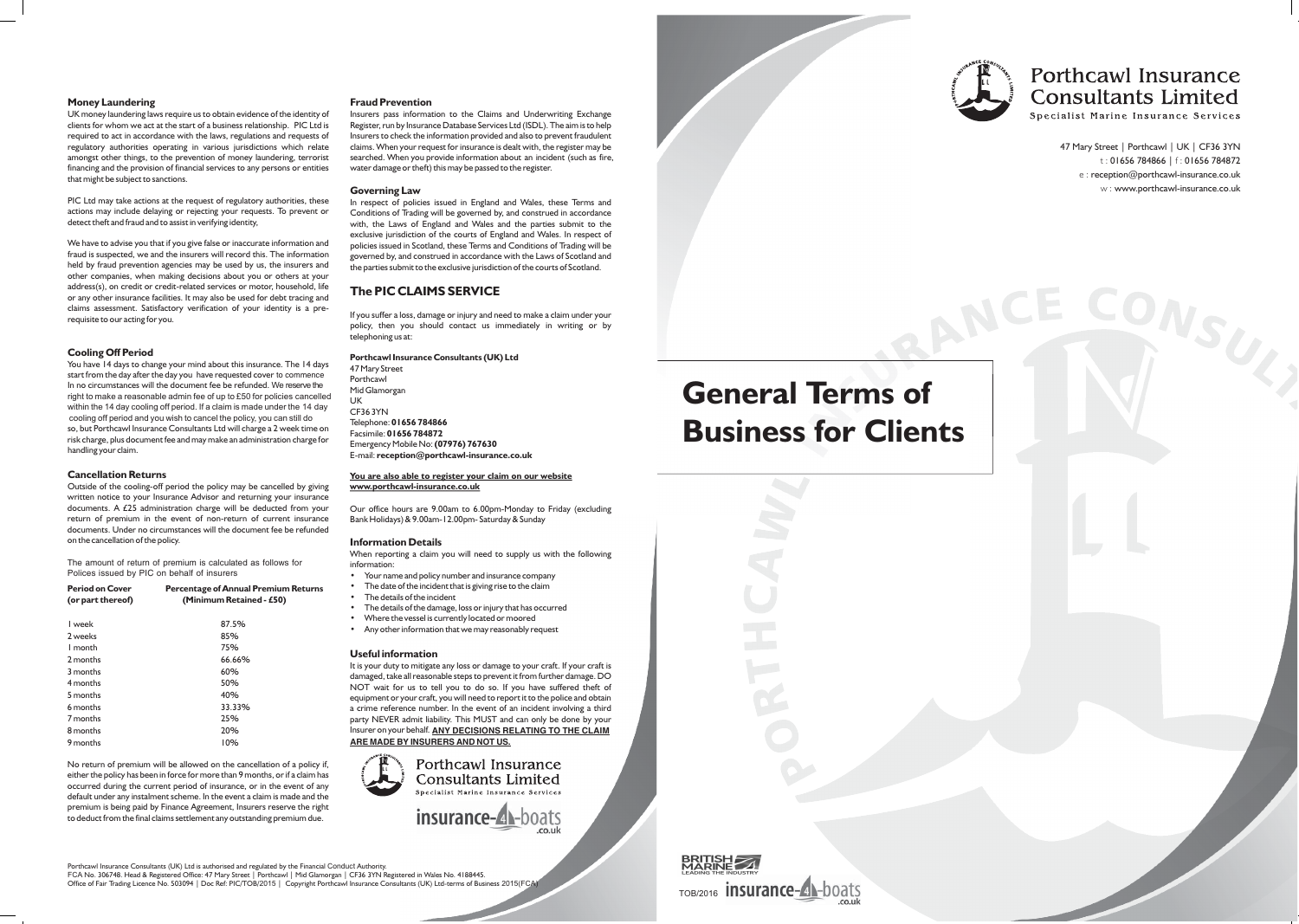

# **Porthcawl Insurance Consultants Limited**

Specialist Marine Insurance Services

Our terms of business (the "Agreement") sets out the nature and scope of the services Porthcawl Insurance Consultants (UK) Ltd & Insurance-4-boats.co.uk ("PIC Ltd") will be providing to you, and other information required by law. References to "insurance" and "insurer" where applicable.

Porthcawl Insurance Consultants (UK) Ltd is a specialist Independent The FCA rules are designed to protect your<br>Marine Insurance Intermediary acting on your behalf in arranging your intermediary fails or is unable to trans Marine Insurance Intermediary acting on your behalf in arranging your intermediary fails or is unable to transfer:<br>insurance. Our service includes advising you on your insurance needs.<br>Distribution on your any premium mone insurance. Our service includes advising you on your insurance needs,<br>International contract from the insurance for most your requirements of the insurer any premium money it has received from a proportion of the insurance arranging your insurance cover with Insurers to meet your requirements  $\cdot$  To you any can be have received from monies that it has received from the insurer. and helping you with ongoing changes you have to make. We provide the the insurer.<br>
following services on behalf of insurer partners: The initial arrangement of Under the rules, when we receive money from you or for paymen cover, mid-term alterations (where required) and renewal processing. We will hold such money either:<br>We offer a range of insurance products, and have access to leading **Communish to the relevant insurer (otherwise known as** We offer a range of insurance products, and have access to leading <br>Insurers in the marketplace. A list of these products and Insurers can be<br>provided to you on request. In the<br>provided to you on request.

# **Who do we act for?**

As an independent insurance intermediary we generally act as agent of our clients. As such we put the duties we owe to you above our own interests. We may however, in certain circumstances, act for and owe duties of care to other parties, including insurers. Certain insurers or markets have granted us a "binding authority" where we act as agent of the insurer to accept insurance risks on their behalf. We will advise you if we intend to place your insurance business under a binding authority. We will only place your business under a binding authority where we reasonably consider this matches your insurance requirements/instructions.

# **Transfer**. **Market Security**

We assess insurers and markets with whom we place business, using We will normally hold money as agent of the insurer under such a **Risk** public information including that produced by recognised rating agencies. **Transform** 

**Remuneration**<br>In the normal course of our business we receive income as follows:

- the normal course of our business we receive income as follows:<br>Commission paid to us by insurance Companies with whom we place We are required to deposit Client Money in accordance with FCA rules. business.
- We may make a service charge to cover the administration of your We may, for the purposes of carrying out your transaction:<br>insurance. Full details will be provided before you make any Hold your money in a general client insurance. Full details will be provided before you make any • Hold your money in a general client account with Barclays Bank PLC
- insurance a separate charge will be made and you will be advised accordingly. **Settlement Terms**

All commission due to PIC Ltd can be withdrawn on receipt of premium<br>due from you the client; or on receipt of funded premiums from a<br>premium finance provider; and is considered as earned in full by PIC Ltd.<br>Therefore, any cancellation or alteration to your policy, may not necessarily include refunds of commission earned by PIC Ltd.

**Introduction**<br>**Porthcawl Insurance Consultants (UK)** Ltd is a specialist Independent The FCA rules are designed to protect you in the event that an insurance

- 
- 

- 
- unlikely event of our failure, such **Client Money** is available to clients ahead of other creditors.

You agree PIC Ltd can retain any interest earned on your monies in this account unless it exceeds £20.

# **Risk Transfer**

Where we have agreed with certain insurers to receive money as their agent, money received from you (or the insurer) will become (or remain) the property of the insurer whilst we hold it. Therefore if you pay a premium to us it will be treated as having been received by the insurer which means that you cannot be asked to pay again if we do not pay the insurer. Similarly, the insurer will bear the risk if claims money or return **We are not an insurer. promium money they have paid to us is not paid to you. Where the insurer** bears the risk of such losses the industry often refers to this as **Risk** 

public information including that produced by recognised rating agencies.<br>
We do not, however, guarantee or otherwise warrant the solvency of any<br>
insurer or market used for your requirements. The decision regarding<br>
insul or their liquidators, rather than clients.

- 
- commitment on any product we offer Pass your money to another insurance intermediary or settlement<br>If we provide professional services outside the arrangement of agent, inside the UK.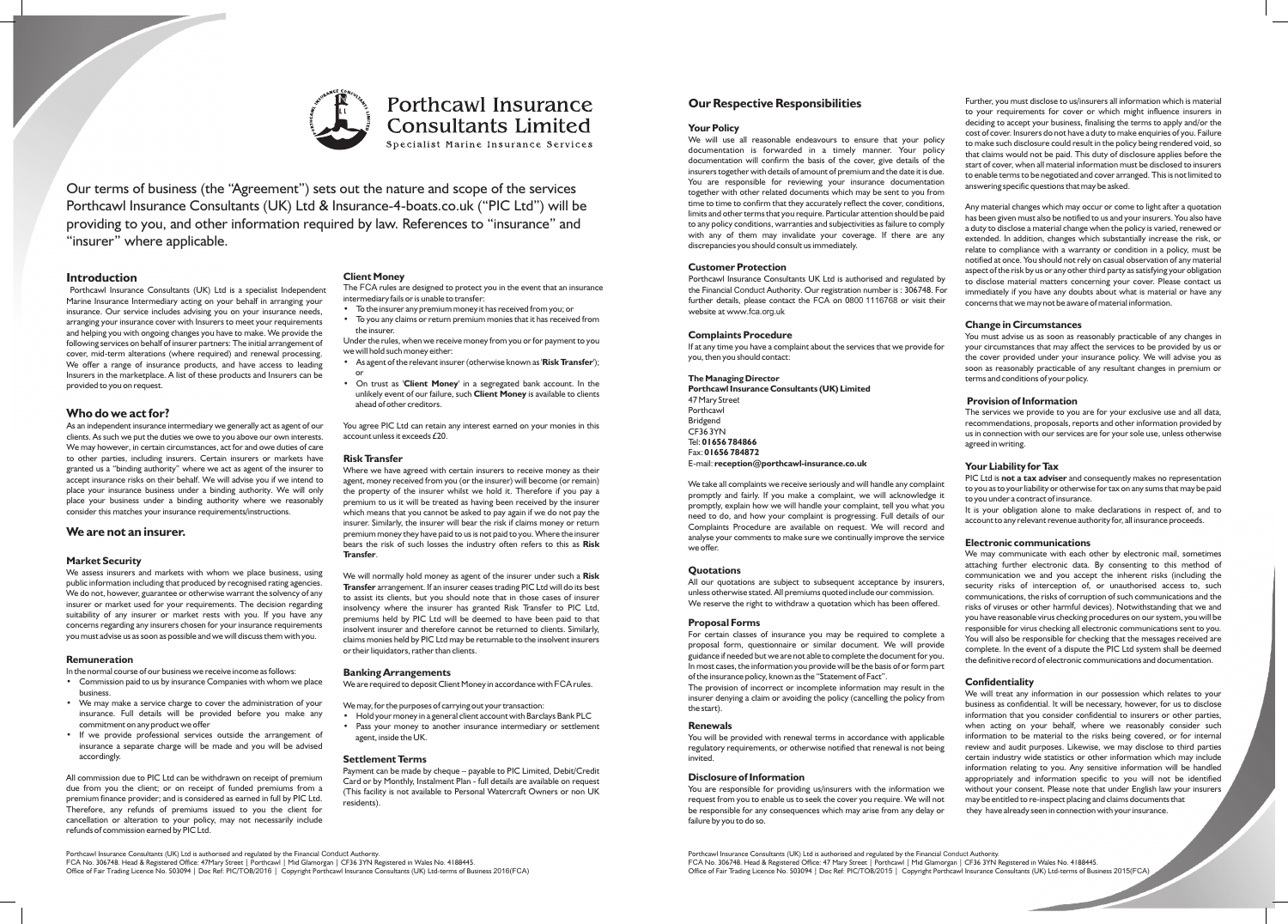documentation will confirm the basis of the cover, give details of the<br>
insurers together with details of amount of premium and the date it is due.<br>
You are responsible for reviewing your insurance documentation<br>
to enable time to time to confirm that they accurately reflect the cover, conditions,<br>
limits and other terms that you require. Particular attention should be paid<br>
to any policy conditions, warranties and subjectivities as failure

Porthcawl Insurance Consultants UK Ltd is authorised and regulated by the Financial Conduct Authority. Our registration number is : 306748. For further details, please contact the FCA on 0800 1116768 or visit their website at www.fca.org.uk

**Porthcawl Insurance Consultants (UK) Limited** 47 Mary Street **Provision of Information** Fax: **01656 784872**

We take all complaints we receive seriously and will handle any complaint<br>promptly and fairly. If you make a complaint, we will acknowledge it<br>promptly, explain how we will handle your complaint, tell you what you<br>promptly analyse your comments to make sure we continually improve the service<br>We may communicate with each other by electronic mail, sometimes<br>We may communicate with each other by electronic mail, sometimes

We reserve the right to withdraw a quotation which has been offered.

proposal form, questionnaire or similar document. We will provide complete. In the event of a dispute the PIC Ltd system shall be deemed guidance if needed but we are not able to complete the document for you. In most cases, the information you provide will be the basis of or form part of the insurance policy, known as the "Statement of Fact".

The provision of incorrect or incomplete information act.<br>The provision of incorrect or incomplete information may result in the **Confidentiality**<br>incurse densing a claim or avoiding the policy (cancelling the policy from insurer denying a claim or avoiding the policy (cancelling the policy from

invited. certain industry wide statistics or other information which may include

request from you to enable us to seek the cover you require. We will not may be entitled to re-inspect placing and claims documents that be responsible for any consequences which may arise from any delay or they have already seen in connection with your insurance. failure by you to do so.

**Our Respective Responsibilities** Further, you must disclose to us/insurers all information which is material to your requirements for cover or which might influence insurers in **Your Policy**<br>
We will use all reasonable endeavours to ensure that your policy<br>
documentation is forwarded in a timely manner. Your policy<br>
documentation is forwarded in a timely manner. Your policy<br>
documentation will co

notified at once. You should not rely on casual observation of any material<br>aspect of the risk by us or any other third party as satisfying your obligation to disclose material matters concerning your cover. Please contact us immediately if you have any doubts about what is material or have any concerns that we may not be aware of material information.

# **Change in Circumstances**

**Complaints Procedure** You must advise us as soon as reasonably practicable of any changes in<br>If at any time you have a complaint about the services that we provide for your circumstances that may affect the services to be If at any time you have a complaint about the services that we provide for your circumstances that may affect the services to be provided by us or the cover provided under your insurance policy. We will advise you as soon as reasonably practicable of any resultant changes in premium or **The Managing Director** terms and conditions of your policy.

Porthcawl<br>Bridgend Bridgend Bridgend Bridgend and the services we provide to you are for your exclusive use and all data,<br>Precommendations, proposals, reports and other information provided by Bridgend<br>CF36 3YN CF36 3YN CF36 3YN us in connection with our services are for your sole use, unless otherwise agreed in writing.

E-mail: **reception@porthcawl-insurance.co.uk**<br>
PIC Ltd is **not a tax adviser** and consequently makes no representation

**Quotations**<br> **Quotations** are subject to subsequent acceptance by insurers,<br>
all our quotations are subject to subsequent acceptance by insurers,<br>
unless otherwise stated. All premiums quoted include our commission.<br>
unle risks of viruses or other harmful devices). Notwithstanding that we and **Proposal Forms**<br> **Proposal Forms** you will be responsible for virus checking all electronic communications sent to you. For certain classes of insurance you may be required to complete a responsible for virus checking an electronic communications sent to you. the definitive record of electronic communications and documentation.

the start). Business as confidential. It will be necessary, however, for us to disclose the start). information that you consider confidential to insurers or other parties, when acting on your behalf, where we reasonably consider such<br>You will be provided with renewal terms in accordance with applicable information to be material to the risks being covered, or for internal information to be material to the risks being covered, or for internal regulatory requirements, or otherwise notified that renewal is not being review and audit purposes. Likewise, we may disclose to third parties information relating to you. Any sensitive information will be handled **Disclosure of Information appropriately and information** specific to you will not be identified You are responsible for providing us/insurers with the information we without your consent. Please note that under English law your insurers

Porthcawl Insurance Consultants (UK) Ltd is authorised and regulated by the Financial Conduct Authority. FCA No. 306748. Head & Registered Office: 47 Mary Street | Porthcawl | Mid Glamorgan | CF36 3YN Registered in Wales No. 4188445. Office of Fair Trading Licence No. 503094 | Doc Ref: PIC/TOB/2016 | Copyright Porthcawl Insurance Consultants (UK) Ltd-terms of Business 2016(FCA)